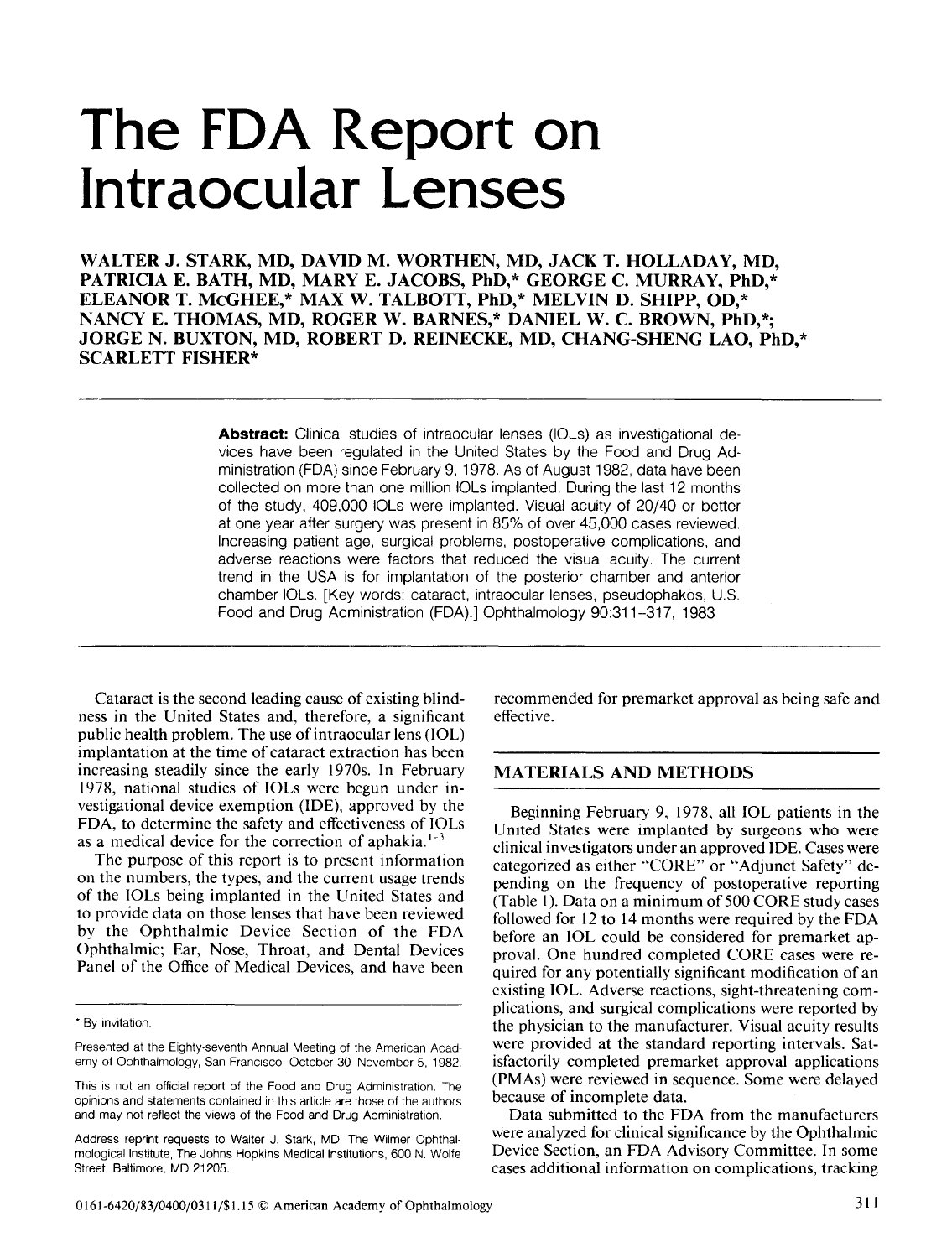Table 1. Frequency of Follow-up Visits Reported to the FDA

|                                  | Core<br>Study* | Adjunct<br>Study |
|----------------------------------|----------------|------------------|
| Lens Accounting                  | х              | χ                |
| Preoperative and operative       | χ              |                  |
| Adverse reactions (complications |                |                  |
| developing within five days)     | χ              |                  |
| Postoperative                    |                |                  |
| $1-6$ days                       |                |                  |
| $2-3$ weeks                      |                |                  |
| $4-8$ weeks                      |                |                  |
| $3-6$ months                     | χ              | χ                |
| $7-11$ months                    | χ              |                  |
| $12-14$ months                   | χ              | χ                |

• CORE study cases had more detailed postoperative reporting. Five hundred CORE cases required for review of a new IOL.

of cases lost to follow-up, age, type of extraction, and other influencing factors were requested. Attempts were made to account for cases lost to follow-up to insure a better data base. These data were reviewed and analyzed by both the Ophthalmic Device Section of the FDA and the FDA staff. During both open and closed section meetings the PMAs were reviewed in detail, and the manufacturers were given the opportunity to present clarifying information in the hearing or by written submission at a later date. The IOL results were compared to a "historical" grid that was developed by summarizing the visual results and complications previously reported in the literature of cataract surgery. $4-40$ 

If the data in the PMA provided reasonable assurance that the device is safe and effective for its intended use, the Ophthalmic Device Section recommended that the FDA approve the PMA. The four classes of IOLs are the anterior chamber (AC), iris fixation (IF), iridocapsular (IC), and posterior chamber (PC) intraocular lenses.

#### RESULTS

During the  $4\frac{1}{2}$  years between February 1978 and August 1982, 1,088,640 intraocular lenses were implanted. Figure 1 shows the number of lenses in each of the four classes implanted during each six-month interval of the study. Between August 1978 and August 1979, 154,000 intraocular lenses were implanted. The number of IOLs used has steadily increased, and during the last year (August 1981-August 1982), 409,000 intraocular lenses were implanted. If one assumes that about 525,000 cataract operations were performed during the same 12-month period, then over 70% of all cataract operations were associated with IOL implantation.

In 1978, the iris fixation lenses were implanted most frequently; but beginning in 1980 there was a decline in the use of those lenses, associated with a marked increase in the use of posterior chamber IOLs and a moderate increase in the use of anterior chamber IOLs. This trend toward posterior chamber and anterior chamber IOLs is best demonstrated by plotting the percentage, by class, of all lenses implanted during each six-month time interval (Fig 2). During the first six months of the study, iris fixation lenses accounted for 52% of all IOLs implanted; anterior chamber, 25%; iridocapsular, 19%; and posterior chamber, 4%. With each six-month ac-



Fig l. Number of intraocular lenses (in thousands) plotted for each six-month period since FDA study began in February 1978.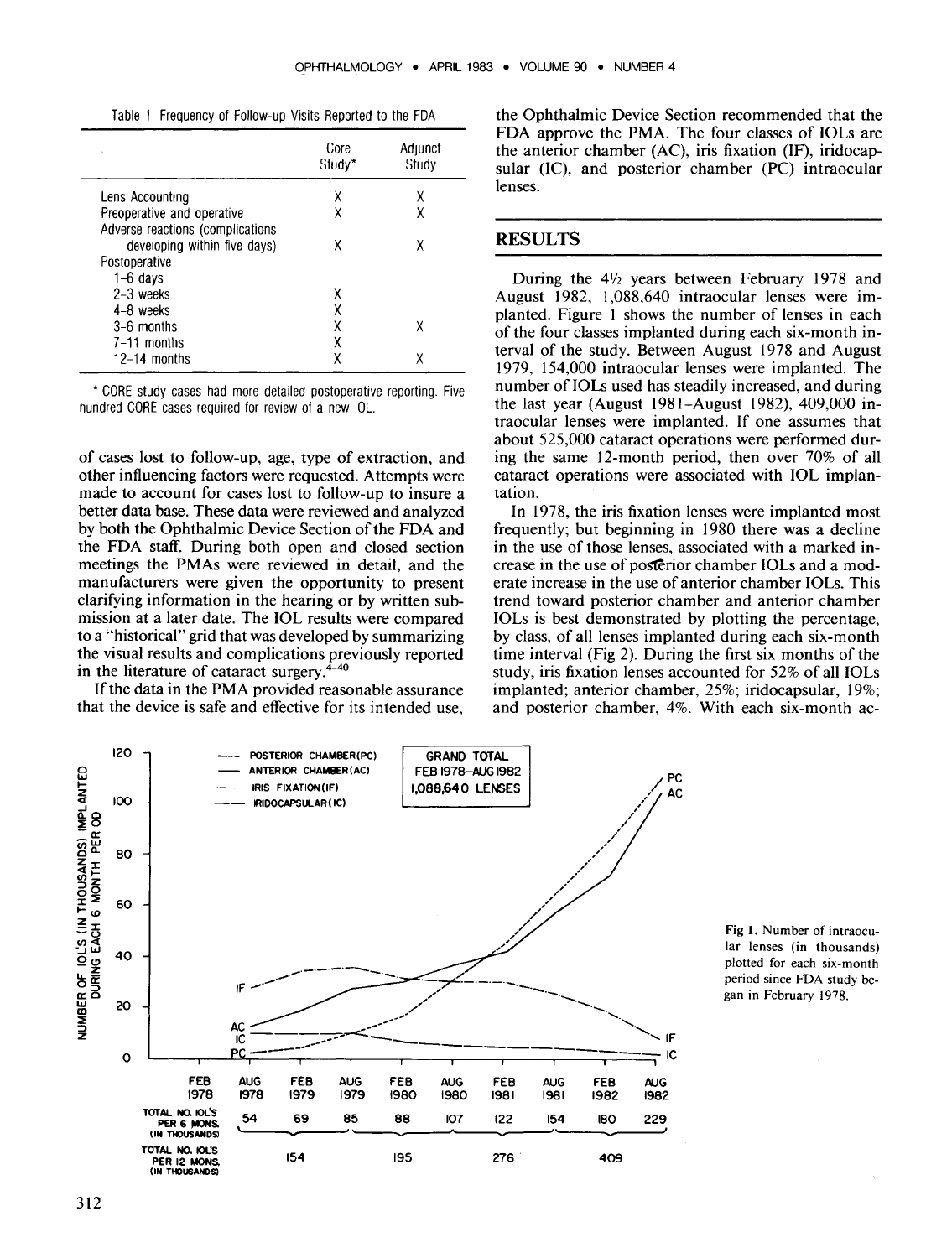

Fig 2, Percentage of all intraocular lenses implanted by class for each six-month period.

counting, there was a steady decline in the percentage of iris fixation and iridocapsular lenses, and a steady increase in the percentage of posterior chamber and anterior chamber lenses being implanted. During the most recent six months of the study, the posterior chamber lenses accounted for 48% of all IOLs implanted and the anterior chamber lenses, 45%. The iris fixation lenses dropped to 6% and the iridocapsular lenses to 1% of all IOLs used. Between August 1980 and February 1981, the posterior chamber IOL became the lens most frequently implanted in the United States.

The following data are from all those IOLs that have been reviewed by the Ophthalmic Device Section and recommended as being safe and effective by July 1982. We are not able to provide confidential information on IOLs that have not been reviewed by the FDA Section and recommended for approval. These data represent information on 17 different intraocular lenses from seven manufacturers, which include a total of 45,543 study cases. At the end of one year of follow-up, 84.8% of the 45,543 study eyes had 20/40 or better vision in the operated eye. Iris fixation lenses had the lowest overall percentage of eyes with 20/40 or better, namely

Table 2. Final Visual Acuity of 20/40 or Better after IOL Implantation

|                 |               |              |            |               | Type of IOL   |              |              |              |
|-----------------|---------------|--------------|------------|---------------|---------------|--------------|--------------|--------------|
|                 | $AC^*$        |              |            | IF*           | IC*           |              |              | PC*          |
| Study           | No.           | $\%$         | No.        | $\frac{0}{0}$ | No.           | %            | No.          | %            |
| Core<br>Adjunct | 4170<br>18019 | 83.5<br>83.2 | 525<br>259 | 80.4<br>83.4  | 1207<br>12000 | 86.5<br>87.7 | 2524<br>6839 | 88.0<br>83.9 |
| Total           | 22189         | 83.2         | 784        | 814           | 13207         | 87.6         | 9361         | 85.0         |

Grand total-45,541 lenses; 84.8%- 20/40 or better.

 $*$  AC = Anterior chamber IOL; IF = Iris fixation IOL; IC = Iridocapsular IOL; and PC = Posterior chamber IOL.

81.4%. Iridocapsular and posterior chamber had the highest percentage of patients with 20/40 or better (Table 2).

CORE patients had the most detailed postoperative reporting and, therefore, were analyzed in greater detail (Table 3). Visual acuity results for CORE cases also showed a smaller percentage of the iris fixation lens cases achieving 20/40 or better vision. It was also apparent that those patients 80 years of age or older, in all four IOL groups, generally had poorer visual acuity. To determine if the difference in visual results were due to the intraocular lens used or to patient selection, we performed a best-case analysis by excluding those patients with pre-existing pathology such as abnormal corneas. glaucoma, macular degeneration, and amblyopia. For the best cases, all visual results were better-with 90 to 94% of eyes achieving 20/40 acuity or better (Table 4). Statistically, patients receiving a posterior chamber lens achieved a slightly better visual acuity than those in the other three groups. Age appeared to be a factor in reducing visual outcome. In combining all of the best-case eyes, and excluding those with macular degeneration, the group of patients over the age of 80 still had a significantly smaller percentage with 20/40 or better vision (Table 5).

|  | Table 3. Final Visual Acuity of 20/40 or Better: "Core" Patients |  |  |  |  |  |  |  |  |
|--|------------------------------------------------------------------|--|--|--|--|--|--|--|--|
|--|------------------------------------------------------------------|--|--|--|--|--|--|--|--|

|                                |                            |                              |                         |                              | Type of IOL              |                              |                          |                              |
|--------------------------------|----------------------------|------------------------------|-------------------------|------------------------------|--------------------------|------------------------------|--------------------------|------------------------------|
|                                | AC                         |                              |                         | IF                           | IС                       |                              |                          | РC                           |
| Age<br>(years)                 | No.                        | $\frac{0}{0}$                | No.                     | $\%$                         | No.                      | $\%$                         | No.                      | $\%$                         |
| $60$<br>60–69<br>70–79<br>> 80 | 418<br>1239<br>1690<br>823 | 91.4<br>91.0<br>81.8<br>71.7 | 35<br>137<br>229<br>124 | 88.6<br>88.3<br>83.4<br>63.7 | 222<br>391<br>470<br>124 | 93.2<br>91.8<br>84.7<br>64.5 | 332<br>879<br>919<br>391 | 93.7<br>90.8<br>88.6<br>75.2 |
| Total                          | 4170                       | 83.5                         | 525                     | 80.4                         | 1207                     | 86.5                         | 2521                     | 88.0                         |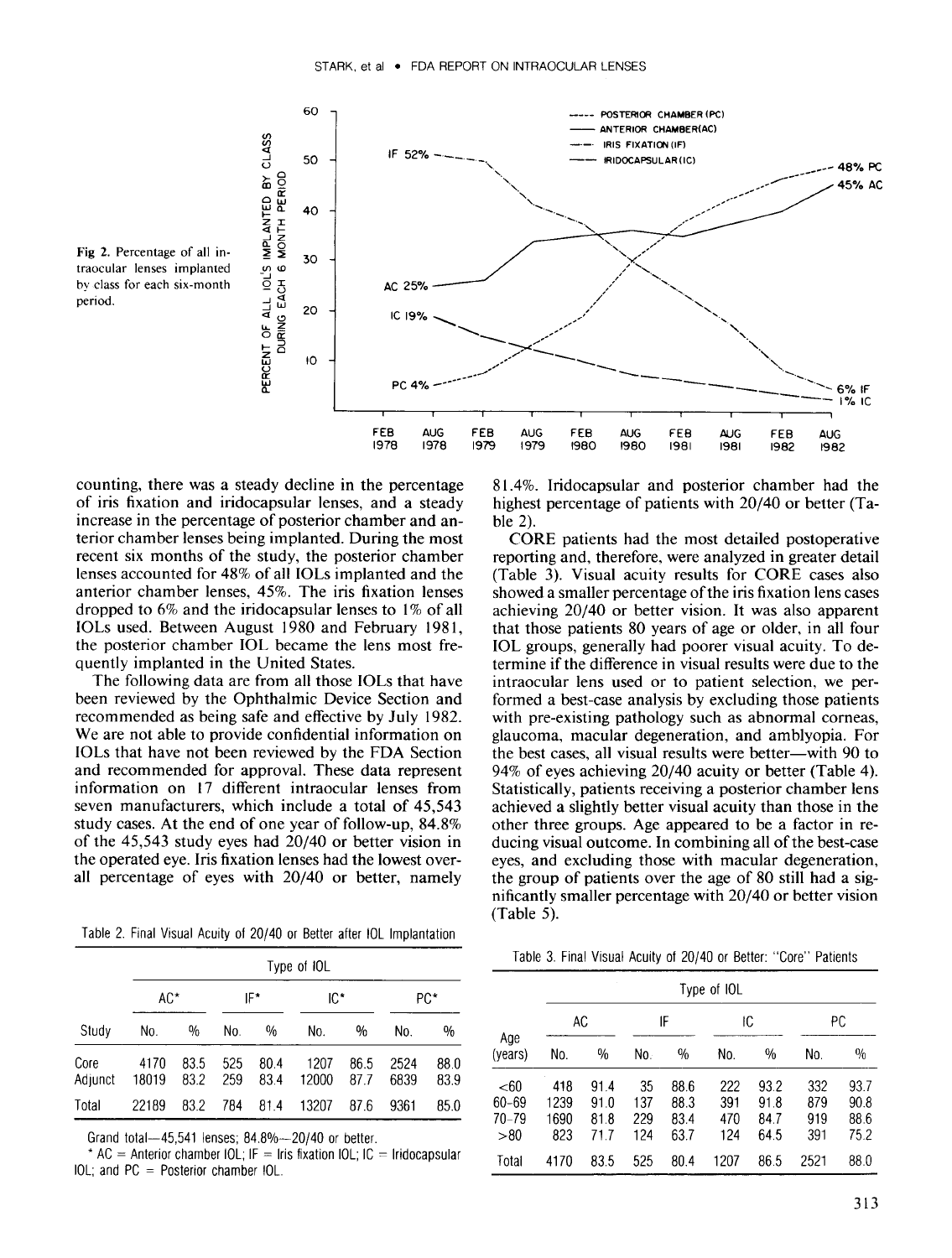| Table 4. Final Visual Acuity of 20/40 or Better for Best-Case Analysis |                         |  |  |
|------------------------------------------------------------------------|-------------------------|--|--|
|                                                                        | of Primary Implant Eyes |  |  |

|                                      |                           |                              |                        |                              | Type of IOL             |                              |                          |                              |
|--------------------------------------|---------------------------|------------------------------|------------------------|------------------------------|-------------------------|------------------------------|--------------------------|------------------------------|
|                                      | AC                        |                              |                        | IF                           | IC                      |                              |                          | РC                           |
| Age<br>(years)                       | No.                       | $\%$                         | No.                    | $\frac{0}{0}$                | No.                     | $\%$                         | No.                      | %                            |
| $<$ 60<br>60-69<br>$70 - 79$<br>> 80 | 286<br>985<br>1070<br>386 | 95.1<br>93.5<br>88.6<br>83.9 | 21<br>109<br>185<br>78 | 90.5<br>93.6<br>90.8<br>85.9 | 210<br>352<br>397<br>79 | 94.8<br>94.3<br>90.4<br>74.7 | 286<br>776<br>672<br>206 | 96.9<br>93.8<br>94.9<br>87.9 |
| Total                                | 2727                      | 90.4                         | 393                    | 90.6                         | 1038                    | 91.4                         | 1940                     | $94.0*$                      |

 $\geq$  *02.* 

Final visual acuity of 20/40 or better was present less frequently in patients with preoperative corneal disease, glaucoma, iritis, iris neovascularization, diabetic retinopathy, previous retinal detachment or, as would be expected, macular degeneration and amblyopia. All values were statistically significant when compared to cases without preoperative pathology (Table 6).

Adverse reactions that were required to be reported to the manufacturer were: hypopyon, acute corneal decompensation, intraocular infection, and secondary surgical intervention. The incidence of each varied slightly among the various classes of IOLs (Table 7). Iris fixation lenses had a significantly greater incidence of hypopyon and dislocation of the IOL. The higher incidence of hypopyon for the iris fixation lens was related to two "hot" production lots, but this complication did not appear to reduce significantly visual outcome. A problem peculiar to iris fixation lenses is dislocation of the IOL that may increase the chances of corneal decompensation in the future.

If an adverse reaction developed it was often associated with a clinically significant reduction in visual acuity (Tables 8, 9). Such events as corneal decompensation, endophthalmitis, and lens removal for corneal touch or inflammation seriously affected visual acuity results.

Sight-threatening complications were tabulated in two ways: (1) "cumulative," if the complication occurred at any time during the first year; or (2) "persistent," if the complication was present at the 12- to 14-month follow-

Table 5. Final Visual Acuity of 20/40 or Better for Best-Case Analysis of Primary Implant Patients

| Aqe       | No. of Eyes | % Patients |
|-----------|-------------|------------|
| < 60      | 803         | 95.5       |
| $60 - 69$ | 2,224       | 93.7       |
| $70 - 79$ | 2,325       | 90.9       |
| >80       | 749         | $84.2*$    |
| Total     | 6,101       | 91.8       |

 $*$  *P* < 0.01.

|  |  |  |  | Table 6. Final Visual Acuity of 20/40 or Better: Percentage |  |
|--|--|--|--|-------------------------------------------------------------|--|
|  |  |  |  | for Core Patients with Preoperative Pathology*              |  |

| Pathology                   | No. | %    |
|-----------------------------|-----|------|
| Corneal disease             | 505 | 75.2 |
| Glaucoma                    | 501 | 72.1 |
| History of iritis           | 22  | 63.6 |
| Iris neovascularization     | 3   | 33.3 |
| Diabetic retinopathy        | 32  | 75.0 |
| Previous retinal detachment | 17  | 70.6 |
| Macular degeneration        | 665 | 64.4 |
| Amblyopia                   | 30  | 56.7 |

\* All percentages were significant  $(P < 0.02)$  compared to best-case analysis (91.8%).

up visit. Clinically significant "cumulative" sight-threatening complications—such as hyphema, secondary glaucoma, macular edema, and pupillary block-developed in a higher percentage of anterior chamber and iris fixation IOL cases. The iris fixation lenses also had a higher incidence of lens dislocation (Table 10).

Clinically significant "persistent" sight-threatening complications-such as corneal edema, secondary glaucoma, and macular edema-developed more frequently in the anterior chamber and the iris fixation lens cases (Table 10).

Final visual acuity was affected adversely if the patient had a sight-threatening complication. If none of the sight-threatening complications developed,  $88\%$  of all the core study eyes achieved  $20/40$  or better vision. However, the number with 20/40 or better acuity dropped to 72% if a sight-threatening complication developed during the year. Only 42.5% of those eyes that had persistent corneal edema, iritis, or macular edema achieved 20/40 or better vision (Table 11).

Surgical problems were reported more frequently for anterior chamber lenses (14% vs 9% for the other IOLs). This may reflect the tendency to implant the anterior

Table 7 Incidence of Adverse Reactions: Core Study (8597 Eyes)

| <b>Adverse Reaction</b>                                                                                                                                                               | % Patients                                                   |
|---------------------------------------------------------------------------------------------------------------------------------------------------------------------------------------|--------------------------------------------------------------|
| Hypopyon<br>Acute corneal decompensation<br>Intraocular infection<br>Secondary surgical intervention:<br>Iridectomy for pupillary block<br>Vitreous aspiration for pupillary block    | $0.4$ (IF, 2.2)*<br>0.2<br>0.1<br>0.3<br>${<}0.1$            |
| Repositioning of lens<br>Lens suturing<br>Loop amputation for corneal touch<br>IOL removal for corneal touch<br>IOL removal for inflammation<br>IOL replacement<br>Corneal transplant | $0.8$ (IF, 2.8)*<br>0.2<br>< 0.1<br>0.1<br>0.1<br>0.2<br>n 1 |

\* Iris fixation lenses had a Significantly greater incidence than other lenses only for hypopyon and repositioning of lens. No other statistically significant difference among different IOL classes was present.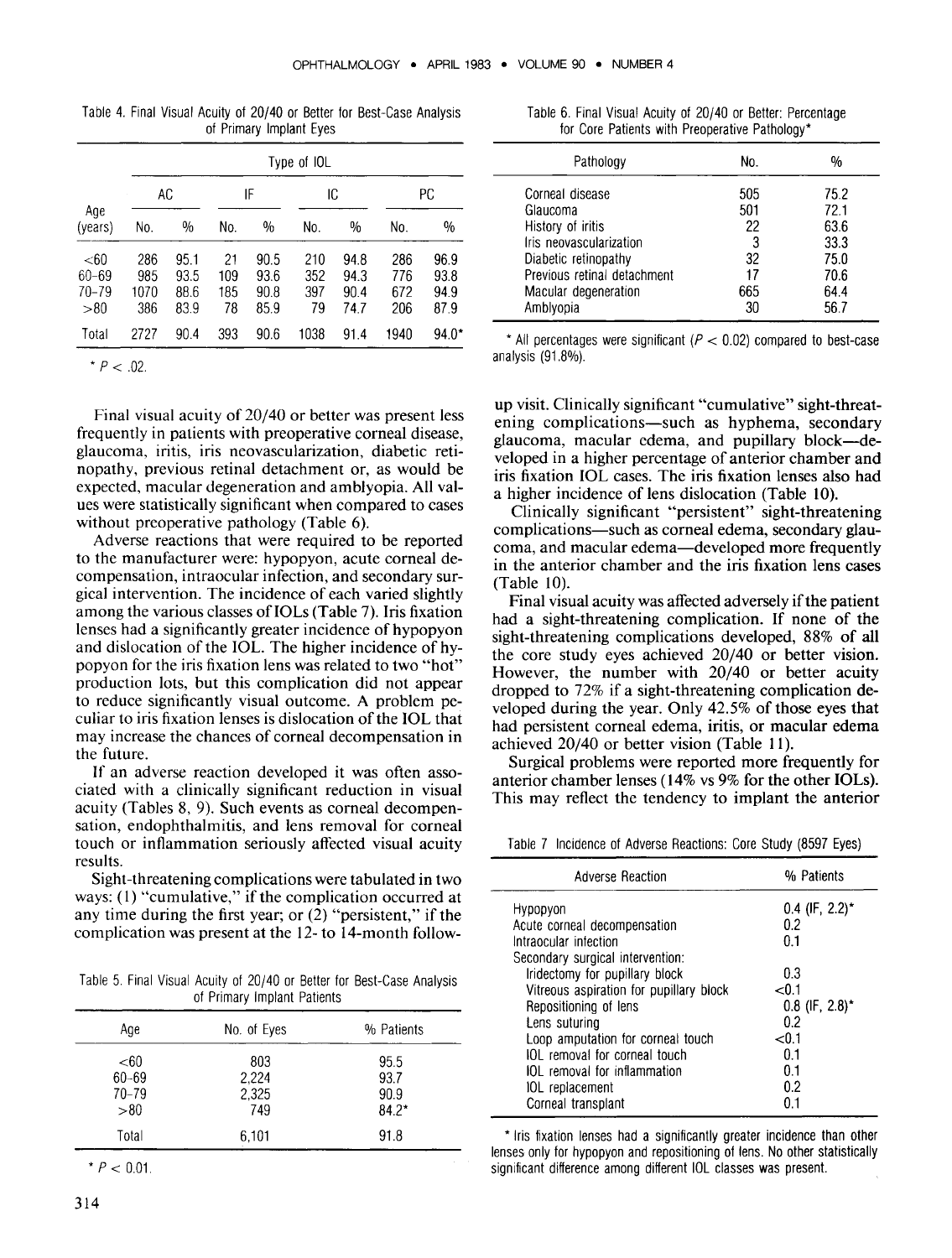|  | Table 8. Final Visual Acuity of 20/40 or Better for Patients |  |
|--|--------------------------------------------------------------|--|
|  | with "Adverse Reaction"                                      |  |

|                             |         |          |     | Type of IOL* |     |     |
|-----------------------------|---------|----------|-----|--------------|-----|-----|
|                             | AC      |          | TP  |              |     | РC  |
| Adverse Reaction            | No.     | %        | No. | %            | No. | %   |
| Hypopyon<br>Corneal         | 9       | 67       | 16  | 88           | 2   | 50  |
| decompensation<br>Infection | 13<br>7 | 31<br>29 | 5   | 20           | 2   | 100 |
| Secondary surgery           | 68      | 56       | 48  | 81           | 25  | 76  |
| Total                       | 96      | 47       | 69  | 78           | 30  | 70  |

Grand total-195 adverse reactions; 62%-20/40 or better.

 $*$  IOL = intraocular lens; AC = anterior chamber; TP combines iris fixation and iridocapsular lenses;  $PC = posterior$  chamber.

chamber lens when surgical problems prevented use of one of the other types of IOL. Surgical problems also tended to reduce final vision. Specifically, posterior capsular rupture for the anterior chamber lens, and vitreous loss for the anterior and posterior chamber lenses were associated with a statistically significant reduction in visual acuity (Table 12).

The results of intracapsular vs extracapsular cataract extraction (ICCE vs ECCE) for the anterior chamber IOLs were evaluated. The analysis was complicated in that the ECCE group may have contained cases in which the anterior chamber lens was used as a "back-up" lens after vitreous loss or inadvertent rupture of the posterior capsule. A slightly lower percentage of cases in the ECCE group achieved 20/40 or better vision (Table 13), but the difference was not statistically significant. Postoperative macular edema occurred more frequently with ECCE than with ICCE (10% with ECCE vs 7% with ICCE,  $P < 0.05$ ). Other postoperative complications were not significantly different among the four IOL types (Table 14).

For *secondary* IOL implantation, a best-case analysis

Table 9. Overall Final Visual Acuity of 20/40 or Better for IOL Patients with Adverse Reactions

| Adverse Reaction                        | No. | %    |
|-----------------------------------------|-----|------|
| Hypopyon                                | 27  | 77.8 |
| Acute corneal decompensation            | 20  | 25.0 |
| Intraocular infection                   | 8   | 37.5 |
| Secondary surgical intervention:        |     |      |
| Iridectomy for pupillary block          | 22  | 81.8 |
| Vitreous aspiration for pupillary block | 4   | 75.0 |
| Repositioning of lens                   | 55  | 74.5 |
| Lens suturing                           | 18  | 88.9 |
| Loop amputation for corneal touch       | 2   | None |
| IOL removal for corneal touch           | 6   | 33.3 |
| IOL removal for inflammation            | 9   | 4444 |
| IOL replacement                         |     | 714  |
| Corneal transplant                      |     | 36.4 |

|                                                                                                                                                  | IOL* Type                                              |                                                       |                                                        |                                                        |  |
|--------------------------------------------------------------------------------------------------------------------------------------------------|--------------------------------------------------------|-------------------------------------------------------|--------------------------------------------------------|--------------------------------------------------------|--|
|                                                                                                                                                  | AC                                                     | IF                                                    | IC                                                     | PС                                                     |  |
| "Cumulative" (0 to 12 months)                                                                                                                    |                                                        |                                                       |                                                        |                                                        |  |
| Number of eyes<br>Macular edema<br>Secondary glaucoma<br>Hyphema<br>Lens dislocation<br>Pupillary block<br>Retinal detachment<br>Endophthalmitis | 3587<br>8.0%<br>5.5<br>4.9<br>0.2<br>0.8<br>0.9<br>0.1 | 538<br>6.3%<br>4.3<br>3.2<br>5.6<br>0.6<br>0.4<br>0.2 | 1213<br>2.8%<br>0.7<br>2.6<br>1.1<br>0.2<br>0.2<br>0.0 | 2703<br>3.5%<br>1.6<br>1.0<br>0.4<br>0.3<br>0.5<br>0.0 |  |
| "Persistent" (at one year)                                                                                                                       |                                                        |                                                       |                                                        |                                                        |  |
| Number of eyes<br>Macular edema<br>Secondary glaucoma<br>Hyphema<br><b>Iritis</b><br>Corneal edema<br>Cyclitic membrane<br><b>Vitritis</b>       | 4132<br>2.2%<br>1.2<br>0.1<br>1.2<br>1.2<br>0.1<br>0.1 | 538<br>2.4%<br>0.9<br>0.0<br>0.9<br>1.5<br>0.2<br>0.2 | 1213<br>0.3%<br>0.1<br>0.1<br>0.4<br>0.6<br>0.0<br>0.1 | 2465<br>0.8%<br>0.5<br>0.3<br>1.0<br>0.6<br>0.0<br>0.1 |  |

\* IOL = intraocular lens;  $AC =$  anterior chamber; IF = iris fixation;  $IC =$  irido capsular:  $PC =$  posterior chamber.

(excluding preoperative pathology) showed similar postoperative acuity compared to primary lens implant cases (Table 15). However, if an eye had 20/40 or better before secondary anterior chamber lens implantation, there was a 10.4% chance of having less than 20/40 best-corrected vision after secondary lens implantation (Table 16).

Table 11. Final Visual Acuity of 20/40 or Better in Group with "Sight-threatening" Complications

|                              | No.  | %    |
|------------------------------|------|------|
| None                         | 2253 | 88.1 |
| At any time (0 to 12 months) |      |      |
| Hyphema                      | 258  | 82.9 |
| Macular edema                | 498  | 65.7 |
| Secondary glaucoma           | 308  | 81.8 |
| Pupillary block              | 39   | 79.5 |
| Retinal detachment           | 56   | 33.9 |
| Vitritis                     |      | 63.3 |
| Cyclitic membrane            | 22   | 50.0 |
| Endophthalmitis              |      | 25.0 |
| IOL <sup>*</sup> dislocation | 64   | 82.8 |
|                              |      | 72.2 |
| At one year (persisting)     |      |      |
| Corneal edema                | 69   | 43.5 |
| <b>Iritis</b>                | 78   | 59.0 |
| Macular edema                | 135  | 32.6 |
|                              |      | 42.5 |

 $*$  IOL = intraocular lens.

Table 10. Core Study Sight-Threatening Complications (%)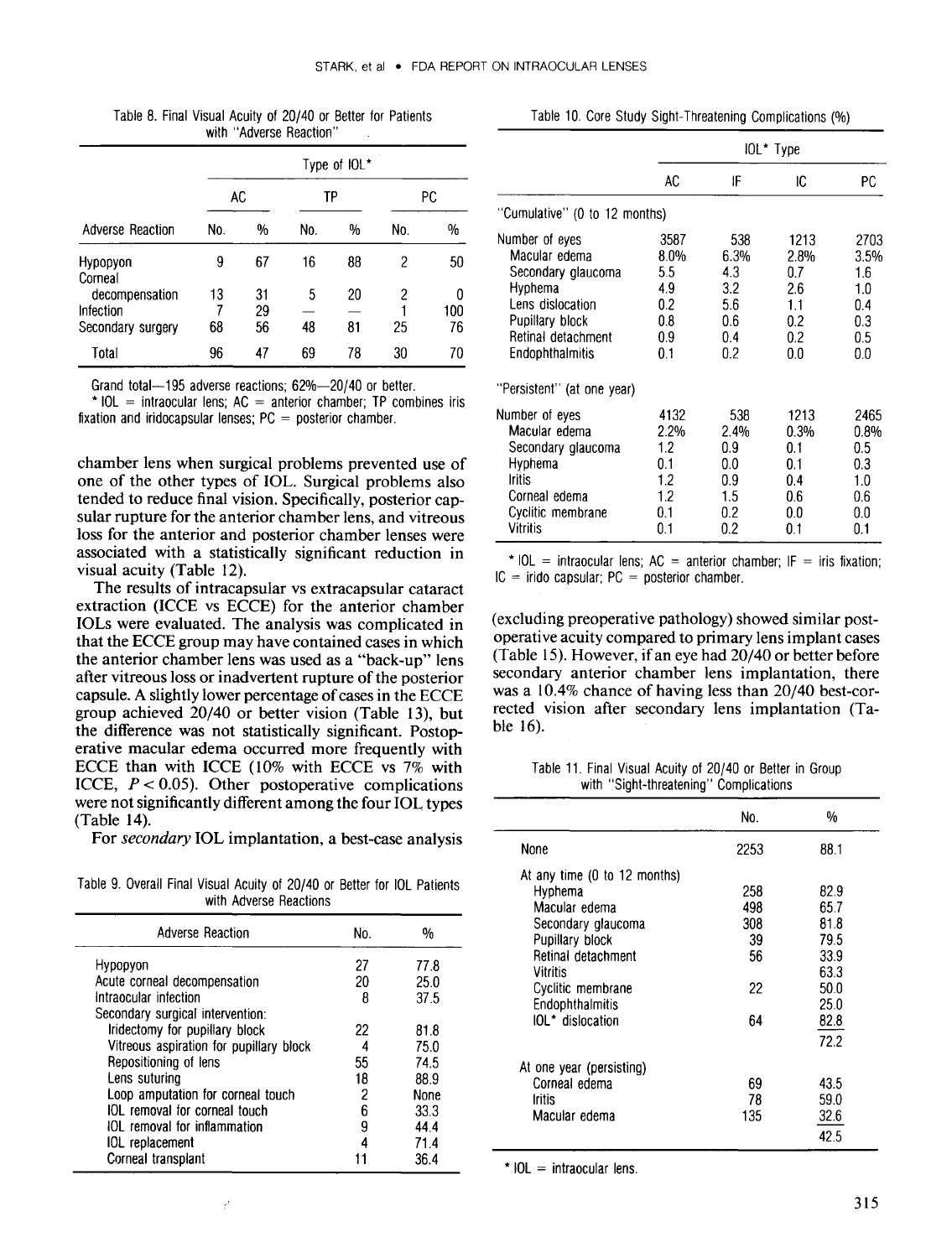|                                               | IOL* Type |                   |             |      |         |              |  |  |
|-----------------------------------------------|-----------|-------------------|-------------|------|---------|--------------|--|--|
|                                               | AC        |                   | РC          |      | IF & IC |              |  |  |
|                                               | No.       | %                 | No.         | %    | No.     | %            |  |  |
| Without surgical<br>problems<br>With surgical | 3693      | 84.0              | 1510        | 88.2 | 1597    | 85.0         |  |  |
| problems                                      | 515       | $80.2 +$<br>(14%) | 135<br>(9%) | 79.3 | 139     | 82.7<br>(9%) |  |  |

Table 12. Final Visual Acuity of 20/40 or Better for Patients with and without Surgical Problems

\* IOL = intraocular lens;  $AC =$  anterior chamber;  $PC =$  posterior chamber;  $IF = iris fixation$ : IC = iridocapsular.

 $t P < 0.04$  for effect of capsule rupture (AC) and "other" problems (AC & PC) including vitreous loss.

|  |  |                        |  |  | Table 13. Final Visual Acuity of 20/40 or Better: By Method |
|--|--|------------------------|--|--|-------------------------------------------------------------|
|  |  | of Cataract Extraction |  |  |                                                             |

|                      | AC IOL      |               |
|----------------------|-------------|---------------|
| Method               | No.         | $\frac{0}{0}$ |
| ICCE*<br><b>ECCE</b> | 3056<br>511 | 86.2<br>83.0  |

\* ICCE = intracapsular extraction;  $ECE =$  extracapsular extraction.

Table 14. Sight-Threatening Complications with Anterior Chamber IOL': Versus Methods of Cataract Extraction

| Complication                  | ECCE (No. $= 489$ ) | $ICCE (No. = 3066)$ |
|-------------------------------|---------------------|---------------------|
| "Cumulative" (0 to 12 months) |                     |                     |
| Macular edema                 | 10.0†               | 7.4†                |
| Retinal detachment            | 1.8                 | 0.9                 |
| Lens dislocation              | 0.4                 | 0.4                 |
| "Persistent" (at one year)    |                     |                     |
| Macular edema                 | 27                  | 1.9                 |
| <b>Iritis</b>                 | 1.0                 | 14                  |
|                               |                     |                     |

 $*$  IOL = intraocular lens; ECCE = extracapsular extraction; ICCE  $=$  intracapsular extraction.

 $t$  *P* < 0.05.

Table 15. Final Visual Acuity of 20/40 or Better (Best-Case Analysis)

|                      | IOL* Type   |              |          |              |              |               |            |          |
|----------------------|-------------|--------------|----------|--------------|--------------|---------------|------------|----------|
|                      | AC          |              | IF<br>IС |              |              | РC            |            |          |
|                      | No.         | %            | No.      | %            | No.          | $\frac{0}{0}$ | No.        | $\%$     |
| Primary<br>Secondary | 2727<br>350 | 90.4<br>88.6 | 393      | 90.6<br>none | 1038<br>none | 91.5          | 1944<br>33 | 94<br>94 |

\*  $10L$  = intraocular lens; AC = anterior chamber; IF = iris fixation; IC = iridocapsular;  $PC = posterior chamber$ .

 $20/40$  or better preoperative acuity = 328 cases; 20/40 or better postoperative acuity  $= 294$  cases (89.6%); Thus, a 10.4% chance of losing a previous level of 20/40 or better with secondary IOL.\*

 $*$  IOL = intraocular lens.

### **DISCUSSION**

Data from the FDA studies on IOLs are being evaluated to determine the safety and efficacy of intraocular lenses as a medical device for the correction of aphakia. The lenses that have been recommended for approval by the Ophthalmic Device Section of the FDA appear safe and effective as compared to the results of cataract surgery without intraocular lens implantation.<sup>4-40</sup>

Sight-threatening complications, such as hyphema, secondary glaucoma, macular edema, and pupillary block, developed in a higher percentage of anterior chamber and iris fixation IOL cases. These problems may have been partially related to manufacturing techniques or sterilization methods and appear to have been corrected. Also, both types of IOLs are used as "backup lenses" when complications at the time of surgery prevent the use of the posterior chamber or iridocapsular IOLs. The iris fixation lenses also had a higher incidence of lens dislocation. This complication may increase the chances of later corneal decompensation.

Visual acuity results at one year are good, with 85% of IOL cases overall achieving 20/40 or better acuity. Best-case analysis (excluding those with preoperative pathology and postoperative macular degeneration) shows that over 90% of all cases achieved 20/40 or better visual acuity. Statistically, the posterior chamber IOLs give significantly better visual acuity results than the other three types of IOLs  $(P < 0.02)$ . This may partly be the result of better case selection and the tendency of the surgeon to switch to the use of an anterior chamber or iris fixation lens if significant complications develop at the time of ECCE.

Manufacturers of approved lenses have established telephone numbers to facilitate continued reporting of adverse reactions that may be lens related. In addition, late onset complications of IOLs are being evaluated in the results from the academic and private-practice communities. These findings will guide the decisions and control the trends in IOL implantation.

#### **CONCLUSION**

More than one million intraocular lenses have been implanted during the first  $4\frac{1}{2}$  years of the FDA study, and 409,000 IOLs were implanted during the last 12 months. Forty-five thousand cases with one-year followup examinations showed a postoperative visual acuity